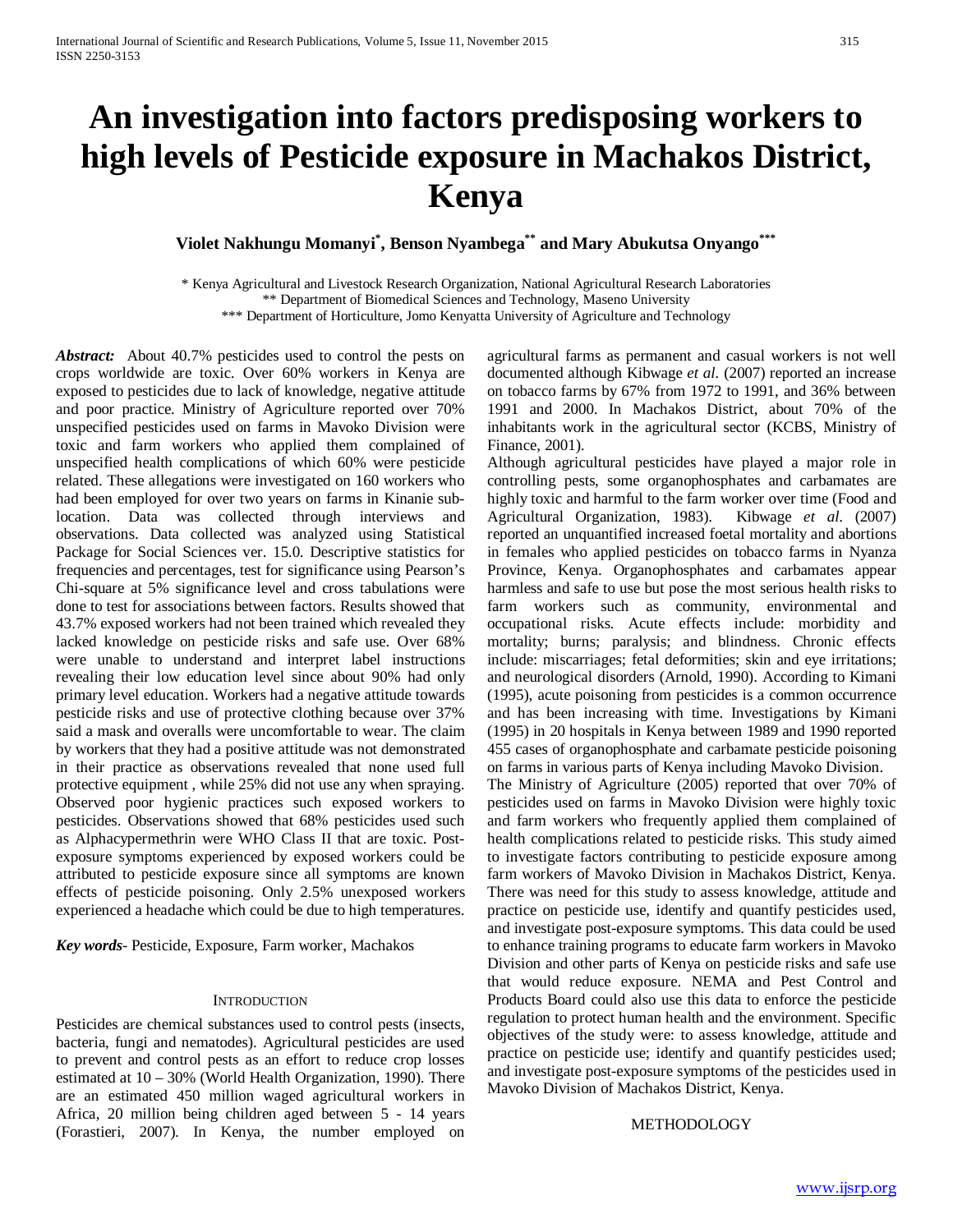#### Study area

The study was conducted in Mavoko Division of Machakos District which boarders Kajiado District to the West and Thika to the North. It stretches from latitudes  $0^0$  45' south to  $1^0$  31' south and longitudes  $36^{\circ}$  45' east. Topography of the division varies from 700m above sea level (a.s.l) to 1700m a.s.l. It receives an erratic annual average rainfall of 500 – 1300mm within 2 seasons. Long rains start from March to May and Short rains between October and December. Mean monthly temperatures range from  $12^{\circ}$ C to  $25^{\circ}$ C. According to the 1999 population and housing census Lukenya, the specific location of study, covers an area of  $706.2 \text{ Km}^2$  and has a total population of  $14,383$  (8,095) males and 6,288 females) in 3,615 households (Central bureau of statistics, Ministry of finance, 2001). Inhabitants of Kinanie sublocation, the specific study area in Lukenya Location irrigate crops using water from river Athi. The study targeted people who were currently working and who had been working on farms consistently for two years and above in Lukenya location of Mavoko Division in Machakos District. Eighty (80) people working on farms in Kinanie sub- location of Lukenya location were purposively and randomly selected from the population employed and working.

## Sampling Procedure

The research design was Cross Sectional that used both quantitative and qualitative methods to collect data. Simple random sampling, but purposive, was done (to get the sample frame) basing on the principle in Mugenda and Mugenda (1999) that only those with the required information with respect to the objectives of the study to be selected. Purposive sampling was, therefore done with a specific plan of interviewing and observing farm workers who mixed and sprayed pesticides on farms in Kinanie sub-location as the exposed group and those who did not mix and spray pesticides as the unexposed group.

## *Selection of exposed and unexposed groups*

Permission to conduct the study was obtained from the Divisional Agricultural Extension Office. A list of 80 exposed and 80 unexposed workers who had been employed and worked on farms permanently for two years and above in Kinanie sublocation of Lukenya location was made, making 160 as calculated using the formular in Mugenda and Mugenda (1999). These workers were willing to participate by signing the consent form. Exposed 80 workers who had consistently handled, mixed or sprayed pesticides for 2 years and above were purposively selected from farms along river Athi in Kinanie sub-location of Lukenya location where pesticides are intensively used. Unexposed 80 workers were purposively selected from workers who had consistently worked on farms away from the river but in other parts of Kinanie sub-location without handling pesticides for 2 years and above.

## *Inclusion and exclusion criteria*

Farm workers who had worked on the farm for two and above years and handled pesticides by either mixing or spraying and were willing to participate by signing the consent form were recruited as the exposed group. Those who had worked on the farm for less than two years and did not mix or spray pesticides and were willing to participate by signing the consent form were recruited as the unexposed group. The exposed and unexposed workers recruited were not on any treatment. Farm workers whose age was 18 years and below, those not willing to participate by signing the consent form, those who had worked on the farm for less than 2 years, those who did not work on farms, and workers who were on treatment were excluded from the study.

## *Pre-test and training*

After obtaining permission from my research assistant and consent from the farm workers, the questionnaire and observation checklist were pre-tested on 5 farm workers of Kinanie sub-location in Lukenya location. For the sake of uniformity of data, my research assistant was trained in the objectives of the research; familiarization of the questionnaire and observation checklist; how to record information; and sampling procedure and skills.

# *Data collection*

Data was collected from 160 farm workers through interviews and by direct observation when mixing and spraying pesticides and while doing other farm work. Sample size was calculated using the formula in Mugenda and Mugenda (1999).

# Interviews

A questionnaire was administered to exposed workers before and after spraying pesticides to get data on their knowledge, attitude and practices on pesticide use; types and quantities of pesticides mixed and sprayed and post-exposure symptoms experienced after spraying pesticides. Participants were then interviewed and followed up for 2 weeks to find out whether and when they experienced post-exposure symptoms. Unexposed workers who did not spray pesticides but did general work such as weeding and planting were interviewed before and after working and then followed up for 2 weeks to record symptoms they may have experienced after working.

## *Observations*

Observations regarding the workers' practices leading to exposure were made using an observation check list. Exposed farm workers were observed and assessed while diluting, spraying and after spraying pesticides to obtain information on practice. This included; the condition of spray pump; protective clothing used; type, class and quantities of pesticides diluted and sprayed. Information on hygienic behavior after spraying was assessed such as; washing hands and spray pump; changing and washing clothing; and bathing. The practice of unexposed workers was also observed while working and after working.

## *Data analysis*

Qualitative and quantitative data collected from interviews and observations was entered into MS Excel, coded and analyzed using Statistical Package for Social Sciences (SPSS) ver. 15.0. Descriptive statistics was carried out for frequencies and percentages of demographic factors; factors on knowledge, attitude and practice; type and pesticides mixed and sprayed; and post exposure symptoms experienced by farm workers. Analysis of Regressions was done using Pearson's Chi-square at 5% significance level ( $p < 0.05$ ) to test for significance between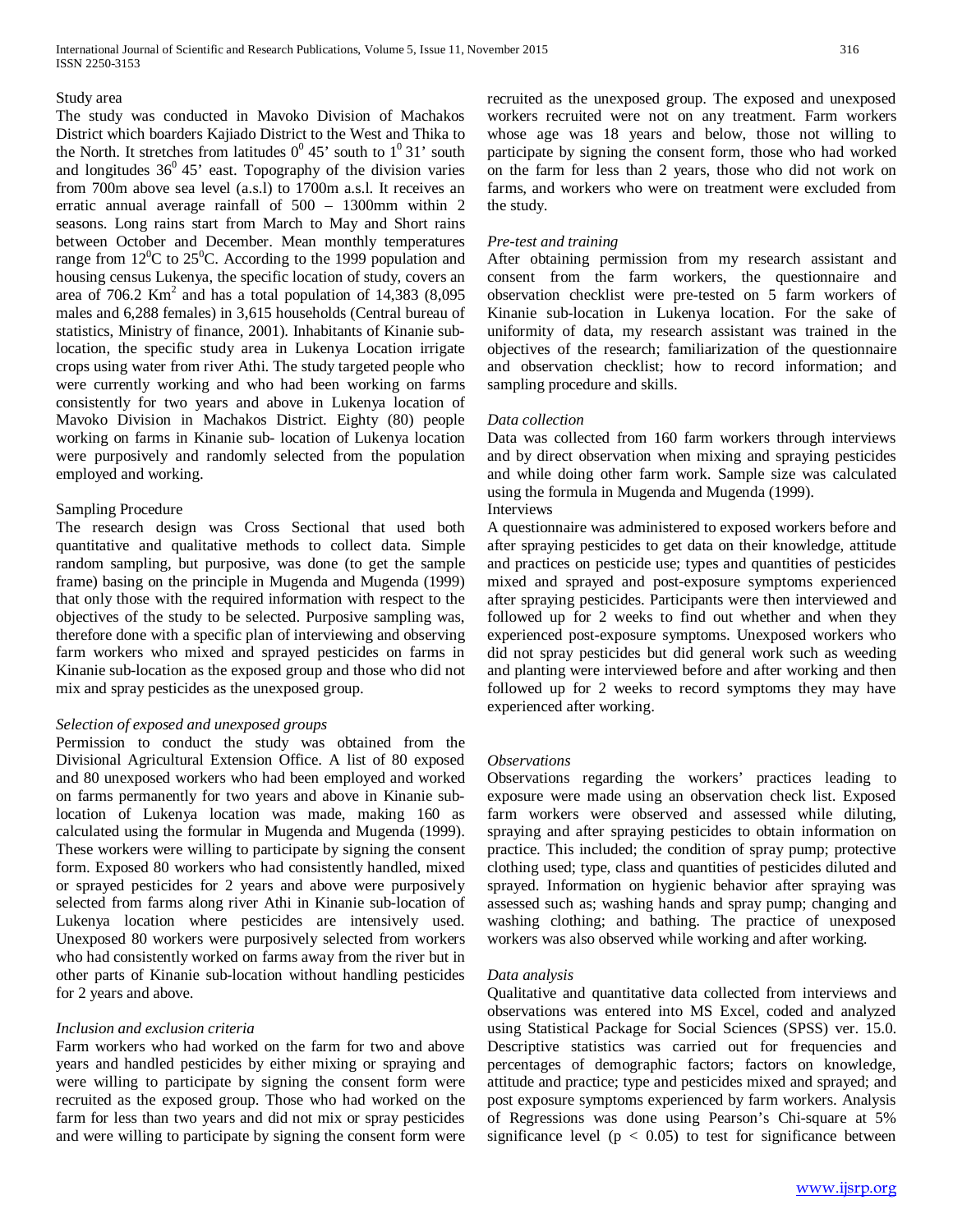assessed factors. Cross tabulations were done to test for association between assessed factors.

## RESULTS

## *Knowledge on pesticide use*

Observations on assessment of knowledge on pesticide use showed that over 88% farm workers who were exposed to pesticides and 91.2% not exposed had only primary level education. It was observed that only 31.3% read instructions on the pesticide label before mixing as is required. However, analysis by regressions indicated that they were not significantly  $(p > 0.05)$  less than workers who did not read because they could neither interpret nor understand label instructions. Assessment of the worker's knowledge on risks and safe use of pesticides as shown in Table 1 indicated that 56.3% had received education or training but analysis indicated that they were not significantly (p > 0.05) more than 43.7% who had not received education or training. Most exposed workers (97.5%) were aware that; pesticides are toxic and harmful to their health; use of Personal Protective Equipment (PPE) reduces likelihood of poisoning (96.2%) and that maintenance of the spray pump was necessary in order to reduce poisoning (98.7%). However, 96.2% of workers interviewed knew that they should protect themselves when mixing or spraying pesticides; they would be poisoned if they did not protect themselves (95%); PPE should be used at all times while handling pesticides (97.5%); and that safety is the responsibility of both employer and worker (97.5). Only 5% did not know they would be poisoned if they did not protect themselves; PPE needed to be used at all times while handling pesticides (2.5%); and that safety was the responsibility of both employer and worker (3.7%). Most workers (88.7%) knew signs of pesticide poisoning while only 11.3% did not know. There were very high significant ( $p < 0.001$ ) differences among factors associated with knowledge. Cross tabulations indicated that there was no association ( $p > 0.05$ ) between knowledge and practice. Practice of those who claimed to have knowledge on risks was the same (poor) as those who were not knowledgeable.

|  |  |  | Table. 1. Knowledge of exposed workers on pesticide use |
|--|--|--|---------------------------------------------------------|
|  |  |  |                                                         |

| Knowledge            |                | Freq.          | Percent | p-value |
|----------------------|----------------|----------------|---------|---------|
| Education/training   | Yes            | 45             | 56.3    |         |
| on safe use of       | N <sub>0</sub> | 35             | 43.7    | 0.462   |
| pesticides           |                |                |         |         |
| What should you do   | Protect        |                |         |         |
| when mixing or       | self           | 77             | 96.2    | < 0.001 |
| spraying pesticides  | Don't          | 3              | 3.8     |         |
|                      | know           |                |         |         |
| What will happen if  | Вe             | 76             | 95.0    |         |
| you don't protect    | poisoned       |                |         | < 0.001 |
| yourself             | Don't          | 4              | 5.0     |         |
|                      | know           |                |         |         |
| Do you know signs of | <b>Yes</b>     | 71             | 88.8    |         |
| pesticide poisoning  | N <sub>0</sub> | 9              | 11.2    | < 0.001 |
| Pesticides are       | Agree          | 78             | 97.5    |         |
| harmful to your      | Don't          | $\mathfrak{D}$ | 2.5     | < 0.001 |
| health               | know           |                |         |         |
| PPE should always be | Agree          | 78             | 97.5    |         |

| used while handling                                      | Don't | $\mathfrak{D}$ | 2.5  | < 0.001 |  |  |  |  |
|----------------------------------------------------------|-------|----------------|------|---------|--|--|--|--|
| pesticides                                               | know  |                |      |         |  |  |  |  |
| Use of PPE reduces                                       | Agree | 77             | 96.2 |         |  |  |  |  |
| likelihood of                                            | Don't | 3              | 3.8  | < 0.001 |  |  |  |  |
| poisoning                                                | know  |                |      |         |  |  |  |  |
| Maintenance of spray                                     | Agree | 79             | 98.7 |         |  |  |  |  |
| pump is necessary to                                     | Don't | 1              | 1.3  | < 0.001 |  |  |  |  |
| reduce poisoning                                         | know  |                |      |         |  |  |  |  |
| Safety is the                                            | Agree | 78             | 97.5 |         |  |  |  |  |
| responsibility of both                                   | Don't | $\mathfrak{D}$ | 2.5  | < 0.001 |  |  |  |  |
| employer and worker                                      | know  |                |      |         |  |  |  |  |
|                                                          |       |                |      |         |  |  |  |  |
| Attitude towards pesticide risks and protective clothing |       |                |      |         |  |  |  |  |
| Pesticides are harmful                                   |       | 80             | 100  | < 0.001 |  |  |  |  |
| PPE is uncomfortable to wear                             |       | 30             | 37.5 | 0.382   |  |  |  |  |
| Protection not necessary                                 |       | 50             | 62.5 | 0.634   |  |  |  |  |

# *Attitude of exposed workers towards pesticide risks and protection*

Assessment on the attitude of farm workers towards pesticides and use of protective clothing (Table 1) indicated that 37.5% of the workers had a negative attitude towards using protective clothing such as the mask because they were uncomfortable to wear due to difficulties in breathing, and overalls due to high temperatures. Over 62% saw it not necessary to protect themselves while mixing and handling pesticides. They believed they were careful enough not to be contaminated. Although all (100%) workers exposed claimed to have a positive attitude towards harmfulness of pesticides, this was not reflected in their practice. However, cross tabulations showed no association between attitude of workers and other factors ( $p > 0.05$ ). Statistically, all workers had negative attitude towards pesticide risks and their safe use.

## Practise of workers

# *Use of personal protective equipment (PPE)*

Results (Figure 1) indicated that workers used different PPE. PPE used by farm workers when mixing and spraying pesticides varied significantly ( $p < 0.001$ ). Most workers did not fully protect themselves and types of PPE used varied. Nevertheless, none of the workers used the complete set of PPE. About 10% responded that they do not use any protection when spraying and 8% when mixing. From observations, about 25% did not protect themselves when spraying and 35% when mixing pesticides. Workers did not protect themselves or use full PPE because the employer did not provide (43.4% when mixing, 55.7% when spraying); they could not afford (35.8% when mixing, 48.3% when spraying). Some workers did not use a mask because it was uncomfortable to wear (6.5% when mixing and 20.5% when spraying). Some (65.2% when mixing, 3.7% when spraying) responded that protection was not necessary. The majority of workers (88.7% exposed, and 91.2% unexposed) had only primary level education and had been exposed to pesticides for a period of between 2-5 years. There was no association  $(p > 0.05)$ between use of PPE and other variables.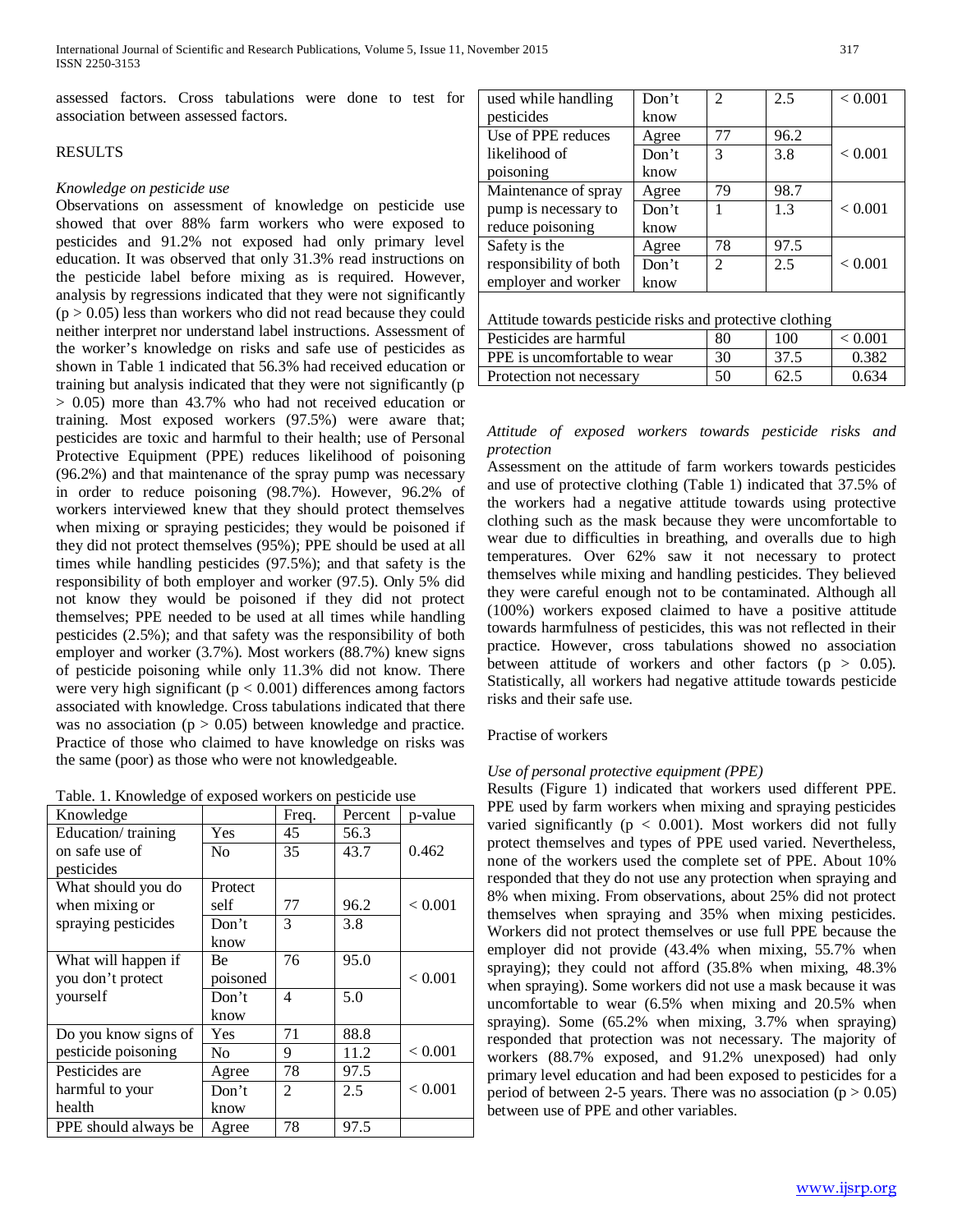



# *Hygienic practice of workers*

Exposed workers (Table 2) had a poor hygienic practice. There were very high significant differences ( $p < 0.001$ ;  $p = 0.001$ ) between factors associated with hygienic practice. Workers whose hygienic practice was good were much less than those whose practice was poor. When interviewed, 25% workers responded they cleaned the spray pump immediately after use with soap and with protection as recommended but observations revealed that only 3.8% cleaned it with soap while wearing protective clothing. Interviews revealed that 21.2% of the workers washed the spray pump immediately after use with soap and without protection but from observations, only 6.3% washed it immediately after use with soap without wearing protection. Only 25% responded that they washed spray pump without soap while wearing protective clothing.

However, it was observed that most workers (63.6%) washed the spray pump without soap and without protection after spraying. Although only 6.3% responded that they did not wash the spray pump immediately after use but after using twice, it was observed that 16.3% did not wash immediately after use. From interviews, 40% of the workers responded that they washed hands with soap after spraying as required but observations revealed that only 11.3% washed hands with soap after spraying. Although 47.5% workers claimed they washed hands immediately without soap when interviewed, observations revealed that only 17.5% washed hands without soap immediately after spraying. However, observations revealed that the majority of the workers (71.2%) did not wash hands immediately after spraying. Whereas 28.7% of the workers responded they changed clothes immediately after spraying pesticides when interviewed, observations revealed that only 7.5% changed clothes immediately after spraying.

Table 2. Hygienic practice of exposed workers

|                                | Interviews      |                   |         | Observations   |                   |         |  |  |
|--------------------------------|-----------------|-------------------|---------|----------------|-------------------|---------|--|--|
|                                | Freq.           | $\%$              | p-value | Freq.          | $\%$              | p-value |  |  |
|                                | (30)            |                   |         | (19)           |                   |         |  |  |
| Cleaned spray pump immediately |                 |                   |         |                |                   |         |  |  |
| with soap                      | 1               | $3.\overline{3}$  |         |                |                   |         |  |  |
| & PPE                          |                 |                   |         |                |                   |         |  |  |
| with soap,                     | 3               | 10.0              |         | $\overline{2}$ | 10.5              |         |  |  |
| without                        |                 |                   |         |                |                   |         |  |  |
| <b>PPE</b>                     |                 |                   |         |                |                   |         |  |  |
| without                        | 10              | 33.3              |         | 1              | 5.3               |         |  |  |
| soap, with                     |                 |                   | 0.001   |                |                   | 0.000   |  |  |
| <b>PPE</b>                     |                 |                   |         |                |                   |         |  |  |
| without                        | 13              | $\overline{43.3}$ |         | 13             | 68.4              |         |  |  |
| &<br>soap                      |                 |                   |         |                |                   |         |  |  |
| <b>PPE</b>                     |                 |                   |         |                |                   |         |  |  |
| NO, after                      | $\overline{3}$  | $\frac{10.0}{2}$  |         | $\overline{3}$ | 15.8              |         |  |  |
| using                          |                 |                   |         |                |                   |         |  |  |
| twice                          |                 |                   |         |                |                   |         |  |  |
| Wash hands immediately         |                 |                   |         |                |                   |         |  |  |
| with soap                      | 7               | 23.3              |         | 5              | 26.3              |         |  |  |
| without                        | 21              | 70.0              |         | 10             | 52.6              |         |  |  |
| soap                           |                 |                   | 0.000   |                |                   | 0.001   |  |  |
| after work                     | $\overline{2}$  | 6.7               |         | $\overline{4}$ | 21.1              |         |  |  |
| without                        |                 |                   |         |                |                   |         |  |  |
| soap                           |                 |                   |         |                |                   |         |  |  |
| Change clothes immediately     |                 |                   |         |                |                   |         |  |  |
| Yes                            | 5               | 16.7              |         | $\overline{4}$ | $\overline{21.1}$ |         |  |  |
| Evening/                       | $\overline{25}$ | 83.3              | < 0.001 | 14             | $\overline{73.7}$ | < 0.000 |  |  |
| next day                       |                 |                   |         |                |                   |         |  |  |
| NO need                        |                 |                   |         | $\mathbf{1}$   | 5.2               |         |  |  |
| Washed clothes immediately     |                 |                   |         |                |                   |         |  |  |
| Yes                            | $\overline{c}$  | 6.7               |         | $\overline{2}$ | 10.5              |         |  |  |
| Evening/                       | $\overline{25}$ | 83.3              |         | $\overline{8}$ | 42.1              |         |  |  |
| next day                       |                 |                   | < 0.001 |                |                   | < 0.001 |  |  |
| after                          | $\overline{3}$  | 10.0              |         | 9              | $47.\overline{4}$ |         |  |  |
| using                          |                 |                   |         |                |                   |         |  |  |
| severally                      |                 |                   |         |                |                   |         |  |  |
| Bath immediately               |                 |                   |         |                |                   |         |  |  |
| evening                        | 30              | 100.0             | < 0.001 | 19             | 100.0             | < 0.001 |  |  |
| next day                       |                 |                   |         |                |                   |         |  |  |

However, from observations the majority of workers (76.2%) did not change clothes immediately after spraying. Interviews indicated that 12.5% of workers did not change clothes immediately after spraying because they saw no need to change, but observations revealed that 16.3% did not change clothes immediately after spraying because they saw no need to change. Washing clothes immediately after spraying pesticides as is required was not common. Although interviews indicated that 10% of the workers washed clothes immediately after spraying, observations revealed that only 5% washed clothes immediately after spraying. From interviews 65% of workers did not wash clothes immediately after spraying but washed in the evening or the following day, but observations showed that 53.7% did not wash clothes immediately after spraying. Interviews indicated that 6.3% of the workers bathed immediately after spraying pesticides but observations revealed that none bathed immediately after spraying pesticides as is recommended.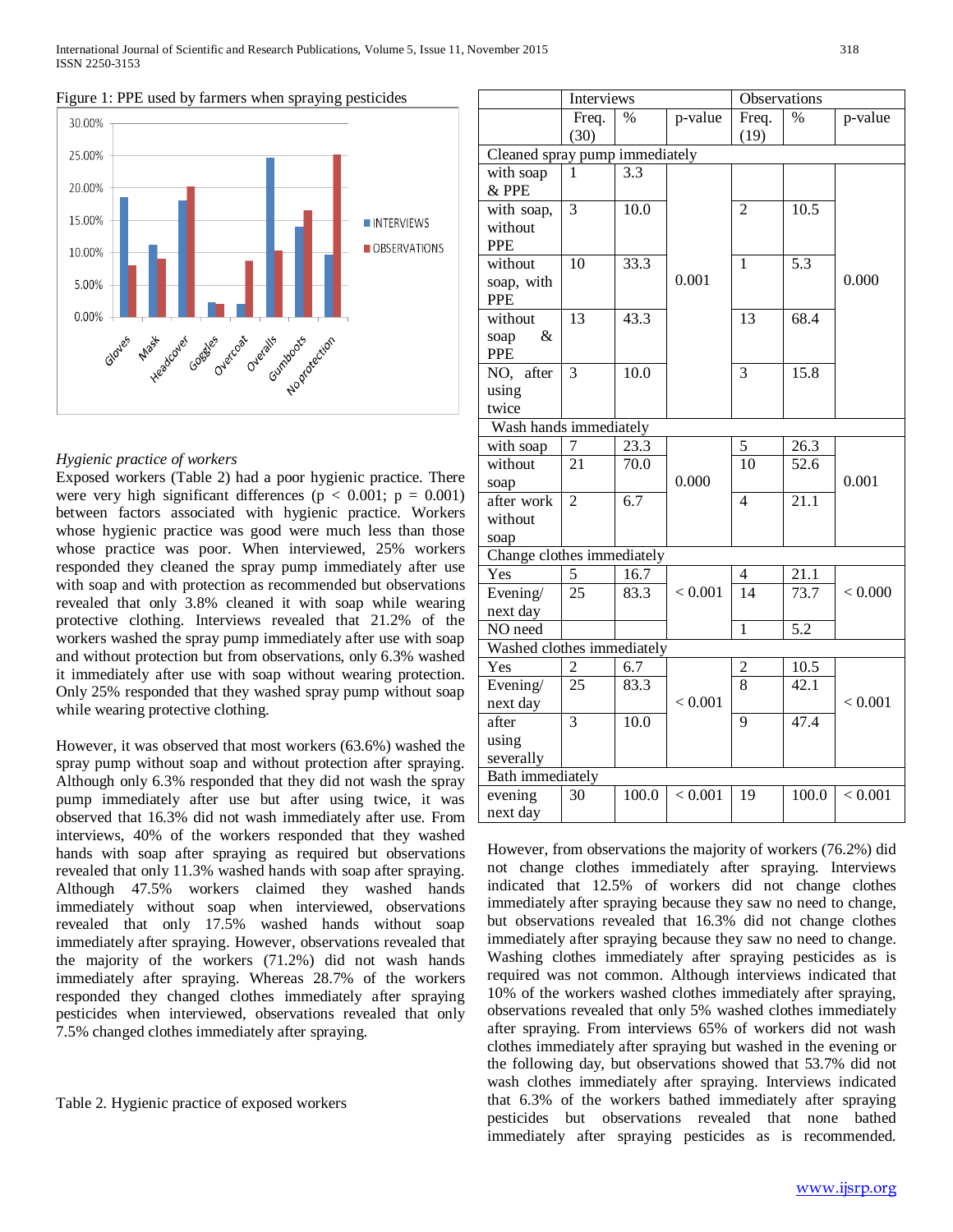Analysis did not show significant differences ( $p > 0.05$ ) between factors associated with hygienic practice of workers and knowledge. The knowledge workers claimed to have did not influence their practice.

# Identified pesticides used on farms

It was observed that 10 different pesticides were mixed and sprayed by workers in Mavoko Division. Out of which, five (68%) were WHO Class II; two (10%) were WHO Class III and three (23%) were WHO Class IV. Rates and quantities sprayed varied with the pesticides but were within the recommended ranges. However results (Table 3) revealed that class 11 were more used by the workers than other classes of pesticides.

**Table 3.** Identified pesticides used on farm in Mavoko Division

| Pesticide<br>Active |              | <b>WHO</b>              | Quant-            |                 |                   |  |  |  |
|---------------------|--------------|-------------------------|-------------------|-----------------|-------------------|--|--|--|
| Name                | ingredient   | class                   | ity               | Freq.           | %                 |  |  |  |
| <b>Interviews</b>   |              |                         |                   |                 |                   |  |  |  |
| Agrinate            | Methomyl     | I                       | 50 <sub>g</sub>   | $\overline{c}$  | 1.5               |  |  |  |
| Alphacyper-         | Alphacyper-  | $\overline{\rm II}$     | $25 -$            | $\overline{15}$ | 11.0              |  |  |  |
| methrin             | methrin      |                         | 100ml             |                 |                   |  |  |  |
| Copper              | Cobox 5 WP   | <b>IV</b>               | $\frac{100}{5}$   | $\overline{4}$  | $\overline{2.9}$  |  |  |  |
| oxychloride         |              |                         | 400gm             |                 |                   |  |  |  |
| Cyclone             | Cypermethrin | $\overline{\rm II}$     | $100 -$           | $\overline{6}$  | 4.4               |  |  |  |
|                     | $^{+}$       |                         | 200ml             |                 |                   |  |  |  |
|                     | Chlorpyrifos |                         |                   |                 |                   |  |  |  |
| Ogor-               | Ogor $40$ EC | $\overline{\rm II}$     | 200-              | 39              | 28.6              |  |  |  |
| Dimethoate          | $^{+}$       |                         | 500gm             |                 |                   |  |  |  |
|                     | Dimethoate   |                         |                   |                 |                   |  |  |  |
| Dithane M-          | Mancozeb     | $\overline{\text{III}}$ | $250 -$           | $\overline{11}$ | 11.5              |  |  |  |
| 45                  |              |                         | 500gm             |                 |                   |  |  |  |
| (Mancozeb)          |              |                         |                   |                 |                   |  |  |  |
| Duduthrin           | Lambda-      | $\overline{\mathbf{I}}$ | $\overline{250}$  | 8               | 3.5               |  |  |  |
|                     | cyhalothrin  |                         | 500ml             |                 |                   |  |  |  |
| Karate WG           | Lambda-      | $\overline{\rm II}$     | $100 -$           | 6               | 4.4               |  |  |  |
|                     | cyhalothrin  |                         | 500gm             |                 |                   |  |  |  |
| Ortiva SC           | Azoxystrobri | <b>IV</b>               | 35ml              | $\overline{3}$  | 2.2               |  |  |  |
|                     | n            |                         |                   |                 |                   |  |  |  |
| Oshothane           | Mancozeb     | $\overline{\text{III}}$ | $100 -$           | $\overline{17}$ | 12.5              |  |  |  |
| 80 WP               |              |                         | 500 <sub>mg</sub> |                 |                   |  |  |  |
| Ridomil             | Metalaxyl    | <b>IV</b>               | $\frac{100}{100}$ | $\overline{26}$ | 19.1              |  |  |  |
|                     |              |                         | 500gm             |                 |                   |  |  |  |
| Total               |              |                         |                   | 136             | 100               |  |  |  |
|                     |              | Observations            |                   |                 |                   |  |  |  |
| Alphacyper-         | Alphacyper-  | $\Pi$                   | 50ml              | 12              | 16.9              |  |  |  |
| methrin             | methrin      |                         |                   |                 |                   |  |  |  |
| Cyclone             | Cypermethrin | $\overline{\rm II}$     | 200ml             | $\overline{3}$  | 4.2               |  |  |  |
|                     | $^{+}$       |                         |                   |                 |                   |  |  |  |
|                     | Chlorpyrifos |                         |                   |                 |                   |  |  |  |
| Duduthrin           | Lambda-      | $\overline{\rm II}$     | 250ml             | 3               | $\overline{4.2}$  |  |  |  |
|                     | cyhalothrin  |                         |                   |                 |                   |  |  |  |
| Karate WG           | Cyhalothrin  | $\overline{\rm II}$     | $100 -$           | $\overline{9}$  | 12.7              |  |  |  |
|                     |              |                         | 400gm             |                 |                   |  |  |  |
| Malathion           | Malathion    | $\overline{\text{III}}$ | 400ml             | $\overline{2}$  | 2.8               |  |  |  |
| Orgor-              | $Orgor +$    | $\Pi$                   | $80-$             | $\overline{21}$ | $\overline{29.6}$ |  |  |  |
| Dimethoate          | Dimethoate   |                         | 400ml             |                 |                   |  |  |  |
| Ortiva SC           | Azoxystro-   | $\overline{IV}$         | 80ml              | 5               | $\overline{7}.1$  |  |  |  |
|                     | brin         |                         |                   |                 |                   |  |  |  |

| Ridomil     | Metalaxyl M            | IV | $100 -$ | 12.7 |
|-------------|------------------------|----|---------|------|
| Gold        | + Mancozeb             |    | 500gm   |      |
| Thiorit jet | Sulphur<br>(elemental) |    | 500ml   | 2.8  |
| Total       |                        |    |         | 100  |

Source of active ingredients: Pest Control Products Board (2011)

Results showed very high significant differences ( $p < 0.001$ ) between the classes of pesticides used. Workers were exposed to a variety of class 11pesticides that are toxic.

# Post-exposure symptoms experienced by workers

Workers on farms in Mavoko Division experienced 9 different symptoms (Figure. 2 and 3). There were very high significant differences (p < 0.001) between post-exposure symptoms experienced by exposed workers that were interviewed.



Figure. 3. Post- exposure symptoms for unexposed workers



About 21% interviewed workers reported that symptoms occurred during pesticide application while 79.2% had symptoms during and immediately after application. Only two (2.5%) unexposed workers experienced only a headache, which could have been caused by high temperatures in the area. Symptoms mostly experienced by exposed workers were; flu/cold (28.5%), headache (36.3%) and nausea (20.9%). Only 3.3% exposed workers reported to have sought medication since symptoms cleared after resting or drinking water. There was no association between post exposure symptoms reported and a particular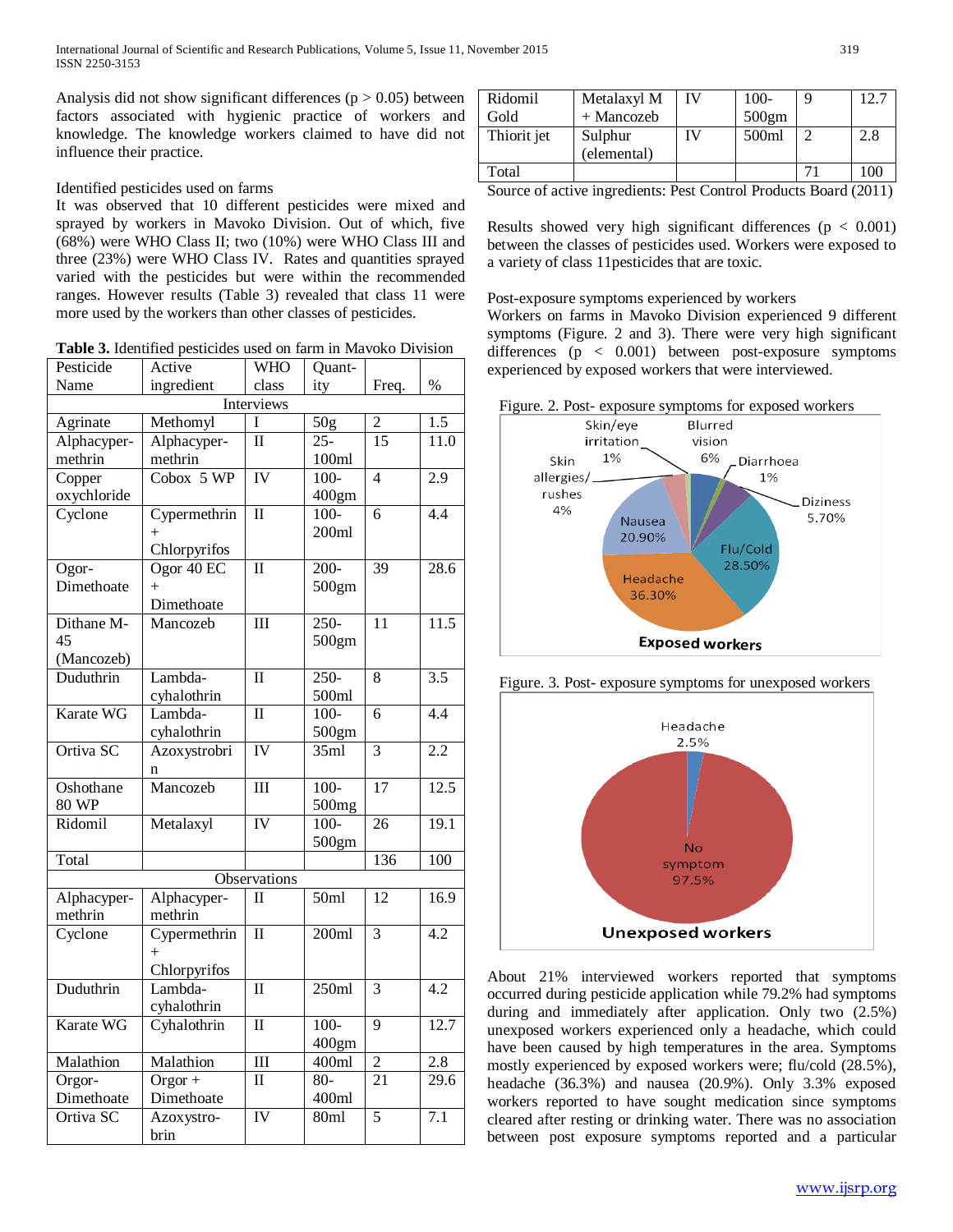pesticide since workers sprayed a mixture of pesticides. However, there were very high significant differences ( $p \lt$ 0.001) between exposure to pesticides and post exposure symptoms.

#### DISCUSSION

Results showed very high significant differences ( $p < 0.001$ ) between factors associated with knowledge on pesticide risks and safe handling practices of exposed workers. Safety labels warn of the potential negative effects of pesticides on health and advice users on protective measures. It is, therefore, important and a safety requirement for workers to read, understand and follow these instructions before mixing and spraying pesticides (Oluyede and Akinnifesi, 2007; Ware, 1978). In this study, 68.7% did not read the instructions on pesticide labels because they lacked the ability to interpret and understand. This could be attributed to their low level of knowledge and education since about 90% exposed workers had only primary level education. These findings are in agreement with Olurominiyi (2006), Kimani (1997) and Hayes *et al*. (1991) who reported that most workers had little knowledge relating to hazards, safety rules and proper personal preventive practices. There is, therefore, need to train and educate all workers who handle pesticides on agricultural farms in Kenya. Increase in knowledge and understanding of pesticide risks would increase the worker's sense of control and willingness to practice safety behaviour which would reduce exposure (Lankerster, 2002; Quandt *et al.,*  2006). Njer (1994) reported that a training of 280,000 Kenyans resulted in an increased understanding of the toxicity of pesticides. Lack of knowledge by 5% workers on whether pesticides would poison them if they didn't use protective clothing; protective clothing should be used all the time (2.5%); and that it was the responsibility of both the employer and worker concerning safety (2.5%), can be attributed to lack of or inadequate provision of information through education and training. Similar observations were reported by Olurominiyi (2006) that low level of knowledge on pesticides and their safe use was due to lack of participation by workers in education and training programmes. If good education has to increase knowledge and lead to understanding and recognition of danger, then need for appropriate care becomes an obvious matter. Although 95% of the wokers knew that they needed to protect themselves when using pesticides because they would be poisoned, this was not demonstrated in their practice. It was observed that 35% mixed and 25% sprayed without using any protective clothing and even those who protected themselves were somehow exposed because they did not use full protective clothing. It is important to know symptoms of pesticide poisoning so as to seek medication (Kimani, 1997). Although 88.7% workers who knew this were significantly more than the 11.3% who did not know this was not of any benefit because only 5.2% sought medication as is required. Workers in this study stand a risk of chronic health effects due to continuous exposure to toxic pesticides (Quandt *et al.*, 2006). It is important for workers to benefit from the knowledge received by adapting it but adoption seems to be slow (Olurominiyi, 2006). These findings are in agreement with Njer (1994) who reported that less than 30% of trained workers were adapting safe guidelines as per their training.

Generally, workers had a negative/poor attitude towards protecting themselves since observations revealed that 37.5% did not use PPE such as the mask because it was uncomfortable to wear due to difficulties in breathing, and overalls due to high temperatures. These findings are similar to those of Hanshi (2003) and Kimani (1997) who reported that workers did not use protective clothing because of discomfort caused by high temperatures. Over 62% workers saw it not necessary to use protective clothing while mixing and spraying pesticides because they believed they were careful enough not to be contaminated. Some believed that pesticides were not harmful to their health. Such beliefs which were also reported by Quandt *et al.* (2006) and Ngowi *et al.* (2007) greatly influenced the practice of workers in this study, which promoted exposure. Although all exposed workers responded that they had a positive attitude towards the harmfulness of pesticides to their health, this was not demonstrated and reflected in their practice since from observations none used full protective clothing. A worker's attitude towards safety measures affects how long and how well he/she is to live. Attitude also plays a role in risk assessment, as it is applied to issues such as whether and to what extent a person will be exposed to danger (Zimolong and Trimpop, 1998). There is need to change beliefs of farm workers in this study area in order to increase the value of and need to use PPE. This can be achieved through enhancing training and health education programs. Failure by the workers to use PPE when spraying and mixing pesticides as is required because they could not afford to buy portrays a high level of unsafe use of pesticides in Mavoko. This is in agreement with Hanshi (2003) who reported that most farm workers did not use protective clothing because of lack of purchasing power. Although some workers improvised by using a cloth as a mask, this could only be effective when combined with other protective gears to offer full protection. Failure to use or incomplete protection exposed workers to pesticides through the skin and by inhalation (Ohayo *et al.,* 2000; Ngowi *et al.*, 2007), which could be attributed to very high significant ( $p <$ 0.001) post exposure symptoms experienced by exposed workers. Exposure can often be prevented or minimized by wearing full PPE. Arbuckle *et al*. (2002) reported that use of full PPE by applicators significantly reduced exposure in his study. Assessment by observations during spraying operations showed that PPE used was made of cotton fabric, which was soaked with pesticides from leaking spray pumps. This brought pesticides closer to the skin leading to dermal exposure. However, this situation could have been worse had some workers not used any protection since most pesticides used were WHO Class II that are toxic. Whereas it is a safety requirement to use full PPE when handling pesticides, this was not practiced in this study. Very high significant differences (p < 0.001) between factors associated with hygienic practice was an indication that hygienic practice of workers was very poor. Practices of workers have been suggested as ways to reduce pesticide exposure and are included as recommended practices in the U.S. Environmental Protection Agency Worker Protection Standard training. A pesticide applicator is, therefore, required to adopt them in order to prevent or minimize exposure. Cleaning the spray pump after using several times or cleaning without soap as the majority of the workers did promoted dermal exposure. Furthermore, washing hands without soap and or after work exposed the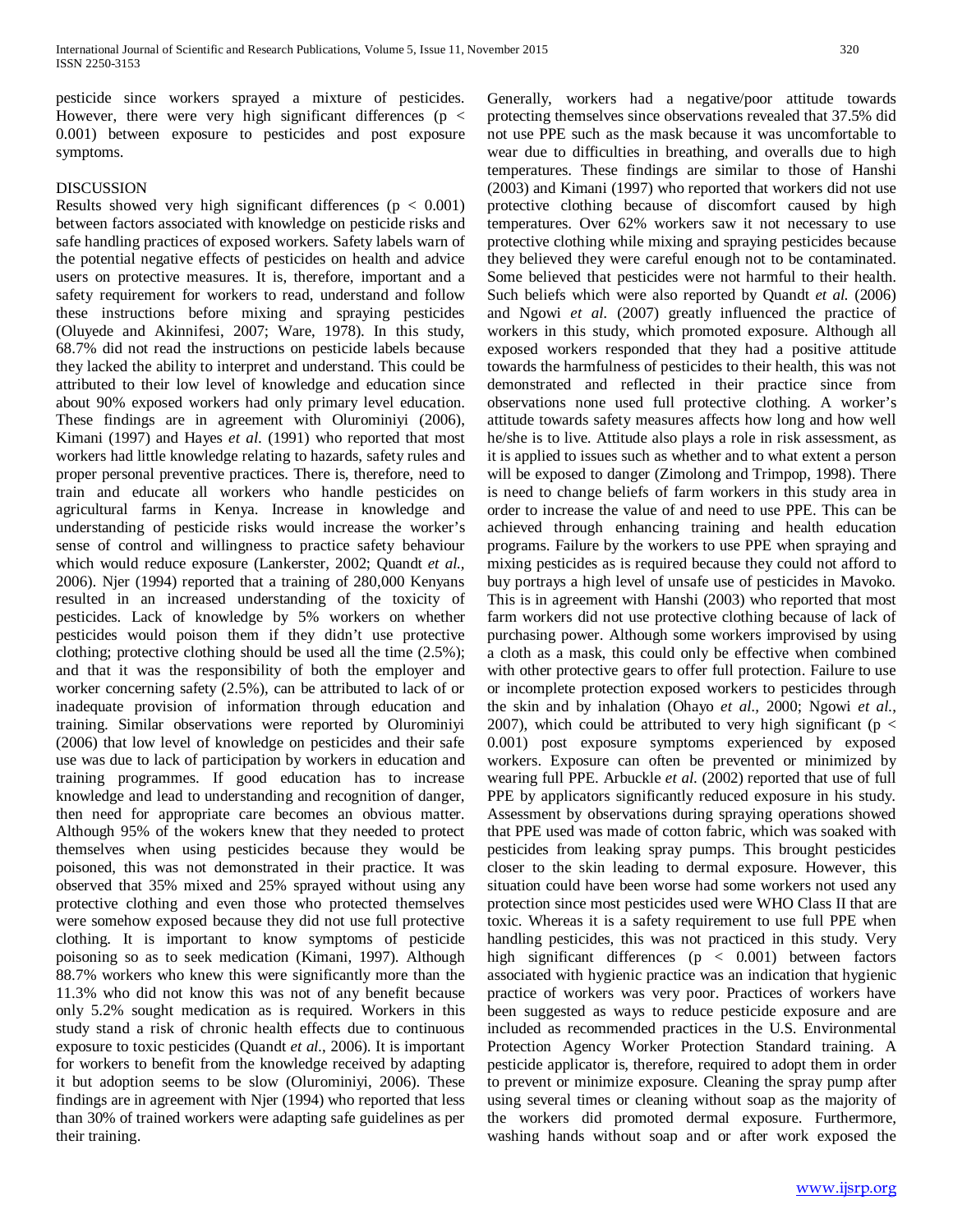worker to pesticides the whole day. These findings agree with Quandt *et al*. (2006) who reported that levels of pesticides on the hands of a worker could be reduced to 96% by hand washing.

Continuing to work wearing clothing used during spraying without changing; washing them in the evening or the following day; and using them several times before washing exposed the workers to pesticides. Failure to bathe immediately after spraying pesticides as is recommended and bathing in the evening or following day exposed workers to pesticides. Findings are in agreement with Quandt *et al*. (2006), Ohayo *et al*. (2000) and Hanshi (2003) who reported that such poor hygienic practice of workers had contributed to exposure on farms and thus, to the high prevalence of post-exposure symptoms. Due to the fact that parts of the skin not protected (including hands) were contaminated with large amounts or traces of pesticides, dermal exposure of the workers in this study continued the whole day by even scratching other body parts. Poor practice of workers contributed to exposure which was reflected in the high prevalence of post-exposure symptoms of exposed workers. Although practice of unexposed workers was also poor they stood no risk since they had not handled pesticides. Workers mostly sprayed WHO Class II pesticides. This is in agreement with Ohayo *et al*. (1999) who reported that workers on farms mostly sprayed Class II pesticides. WHO Class II pesticides fall under a toxic class that has small lethal oral, dermal and inhalation doses. Small quantities of exposure by inhalation, ingestion, or contact with the skin and eyes can cause severe acute effects such as skin and eye irritation. Pesticides applied are known to cause acute effects such as headaches, blurred vision, nausea and confusion (Eyer, 2003) which were experienced by workers in this study. There was a relationship between exposure to pesticides and post exposure symptoms, indicating that symptoms were caused by the pesticides applied confirming that symptoms were caused by the toxic pesticides. Full protection was, therefore, required when handling the pesticides to prevent or minimize poisoning. Safety measures should be taken inorder to reduce poisoning as is recommended since a portion of pesticides to which an individual is exposed is absorbed as the pesticide dose and can be lethal to the worker over a period of time (Quandt *et al.* 2006).

The 2.5% unexposed workers experienced a headache which could be attributed to unbearable high temperatures in Mavoko Division. This is in agreement with Ohayo *et al.* (2000) who reported that post-exposure symptoms experienced by unexposed workers on farms in Nyanza Province were caused by high temperatures. Although nine (9) different symptoms were experienced by exposed farm workers, those mostly experienced were; flu/cold (28.5%), headache (36.3%) and nausea (20.9%), which are known acute effects of pesticides (Eyer, 2003; Ngowi *et al*., 2007). Furthermore, 40.1% workers experienced them during pesticide application and 59.9% during and after application. Exposure can often be prevented or minimized by wearing full PPE and by adhering to safe hygienic practices (Quandt *et al*.*,* 2006), which was not followed by workers in this study. These results are in agreement with Ohayo *et al*. (2000) and Ngowi *et al*. (2007) who reported that farm workers in Nyanza province and Tanzania, respectively, experienced postexposure symptoms after spraying WHO Class I and Class II pesticides without protecting themselves and by adopting good hygienic practice. Although quantities of pesticides mixed and sprayed were within recommended rates, protection was required. Out of 80 workers who were exposed to pesticides, the majority: were males (81.2%); fell under an active reproductive age bracket of 19-40 years (96.3%); were married (55%) and had been employed (and thus, receiving poisoning) for a period of between 2-5 years (86.2%). These results are in agreement with Zimolong and Trimpop (1998) who reported that the young and poorly educated males take the highest risks at work places and that men take high risks compared to women. Continuous exposure for months and years as a result of frequent number of spray operations might expose workers to lethal doses whose health effects would manifest in the future (Oluyede and Akinnifesi, 2007). Furthermore, being in an active reproductive age bracket, teratogenicity and reproductive toxicity could manifest in the families of the exposed workers in the near future (Kolb, 1993). This agrees with Redigor *et al.* (2004*)* who reported unquantified increased risk of foetal deaths from congenital anomalies in families of married workers who sprayed pesticides on agricultural farms.

# **CONCLUSIONS**

The level of knowledge on pesticide use of workers on agricultural farms in Mavoko Division was low/poor. Most workers had neither been trained nor educated and thus not received information relating to risks and safe use of pesticides. Inability by workers to understand and interpret label instructions on pesticides attributed to their low level of education and knowledge. Generally, workers had a negative attitude towards pesticide risks and use of personal protective equipment (PPE). Workers did not use PPE when handling pesticides because they were uncomfortable to wear and some saw it not necessary to protect themselves since they believed they were careful enough not to be contaminated. Such beliefs greatly influenced practice which promoted exposure. Workers claimed to have a positive attitude towards pesticide risks but this was not demonstrated in their practice while spraying. The main symptoms experienced by exposed workers were; flu/cold, headache and nausea which are known acute effects and could be attributed to exposure to toxic pesticides. Poor hygienic practice after spraying pesticides, low knowledge, poor attitude and high level of unsafe use of toxic pesticides were major factors that influenced exposure.

#### ACKNOWLEDGEMENT

I wish to acknowledge my employer KALRO, formally KARI for having given me study leave. I also acknowledge Maseno University and my family for funding this research. My supervisors are highly appreciated. I acknowledge Beth Mugo (former DAEO) for permitting me to carry out this research in Mavoko Division**,** and John Wambugu (extension officer of Lukenya location) who helped in collecting data.